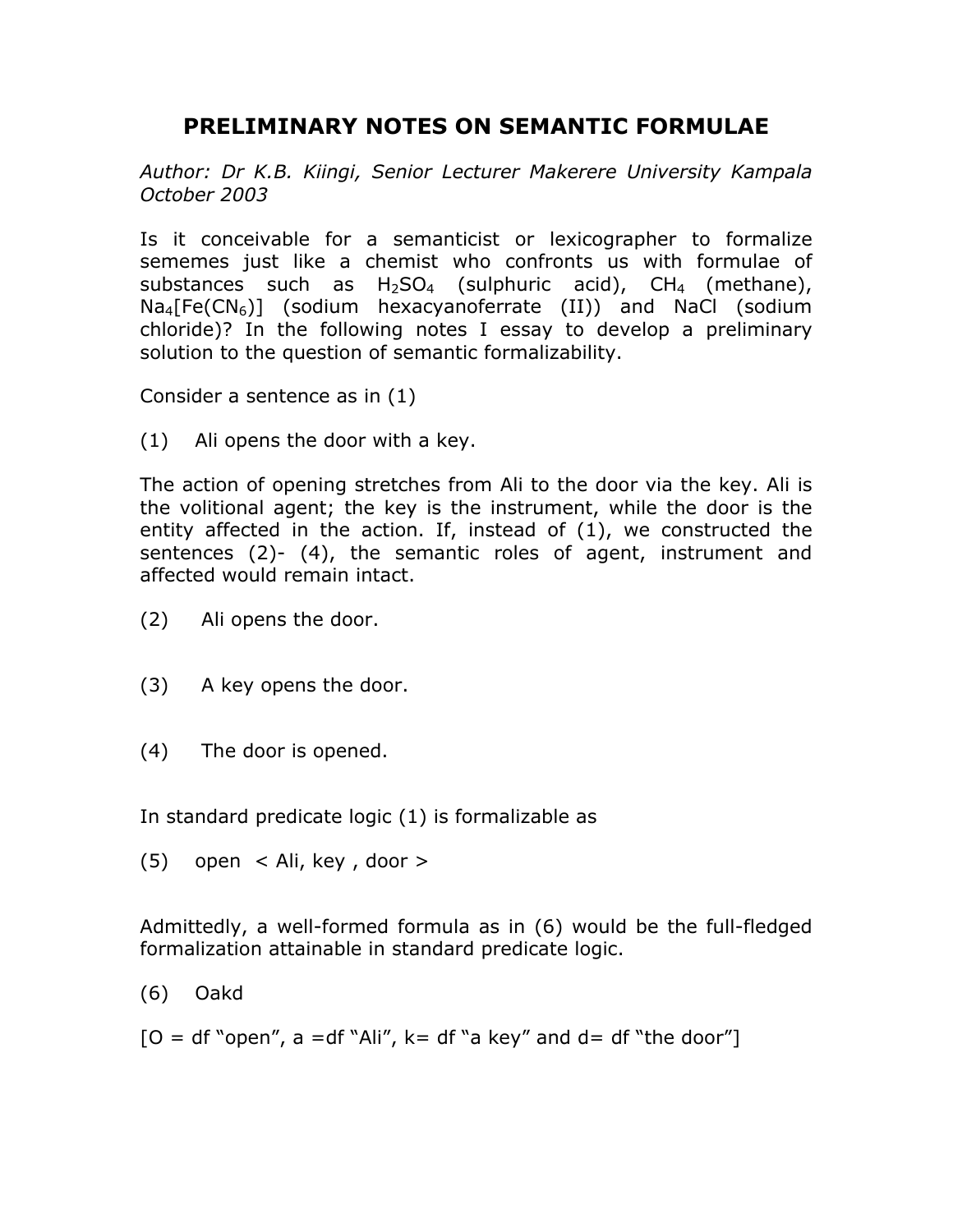For the purpose at hand, I posit the following componential-role predicates in (7)

| C. | concrete     | А | abstract             |
|----|--------------|---|----------------------|
| P  | physical     | M | mental (or imagined) |
| L  | spatial      | R | material             |
| Τ  | temporal     | В | biotic               |
| H  | human        |   | institutional        |
| S  | supernatural |   |                      |

I stipulate that in (7) C, A, P and M are also state-of-affairs predicates and are interrelated as in (8).

| $(8a)$ [+C] | $=$ [-A]                              |
|-------------|---------------------------------------|
| $[+C]$      | $= \pm M, \pm P, -A$ ]                |
| $(8b)$ [+P] | $\equiv$ [-M]                         |
| $[+P]$      | $\equiv$ [ $\pm A$ , $\pm C$ , $-M$ ] |
| $(8c)$ [+M] | $=$ $[\pm C, \pm A, -P]$              |
| $(8d)$ [+A] | $\equiv$ $[\pm P, \pm M, -C]$         |
|             |                                       |

The following semantic role variables are posited.

(9) a the affected c the agent e the effected g the receiver **i** the identificatum **m** the meronym o the reference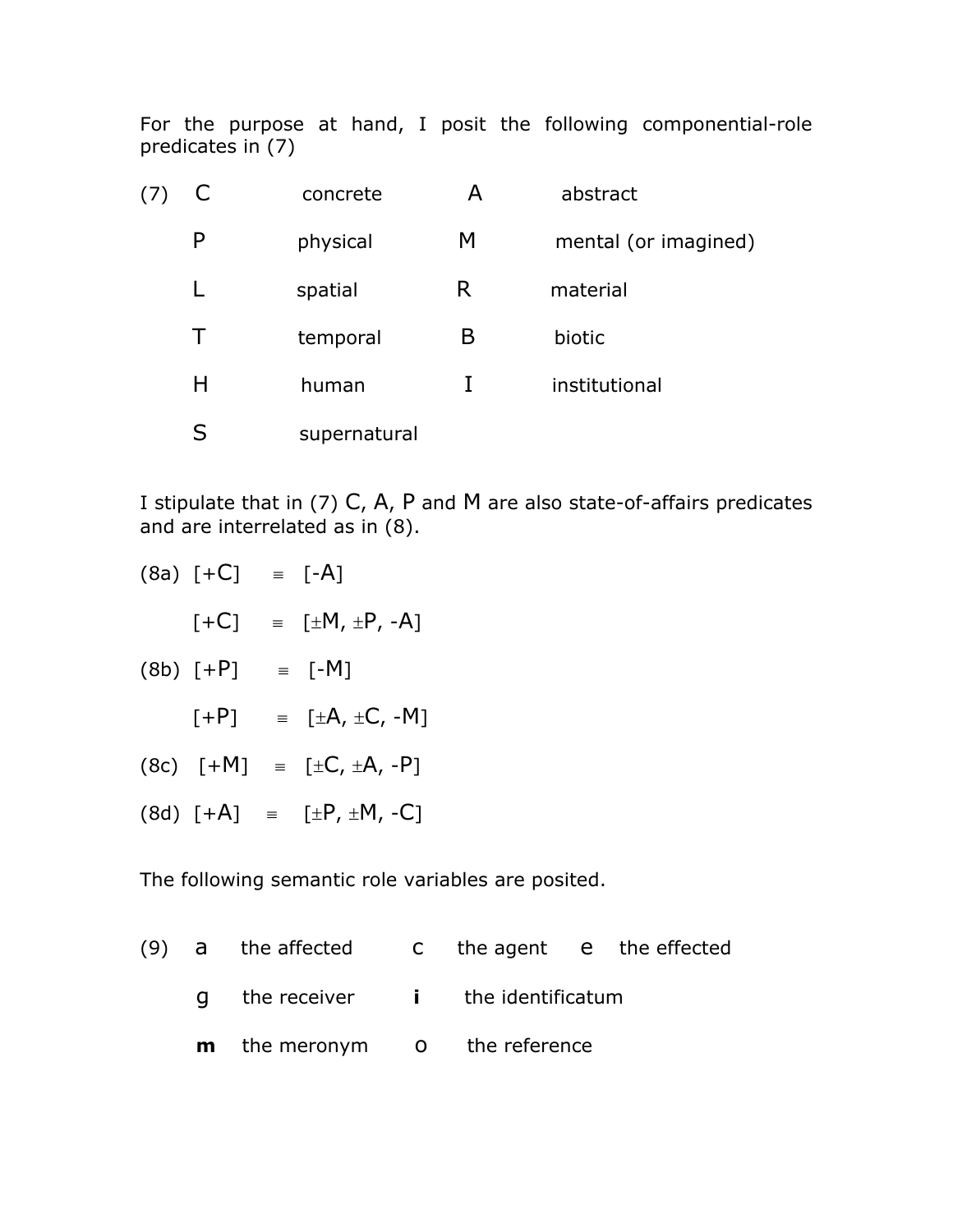- p the permanently positioned q the permanent attribute
- r the represented **s** the sender
- t the instrument

Associated with each semantic role in (9) is a state-of- affairs variables in (10).

|               | (10) $a'$ affectedness $c'$ agency $e'$ effectedness |   |                   |  |
|---------------|------------------------------------------------------|---|-------------------|--|
| $\mathsf{q}'$ | reception i' identity <b>m'</b> meronym              |   |                   |  |
| O'            | referencing                                          |   | p' positionedness |  |
| $\mathsf{a}'$ | permanent attribution r' representation              |   |                   |  |
| $\mathbf{s}'$ | emission                                             | ť | instrumency       |  |

In (11) I stipulatively define extrinsic predicates, i.e. predicates which may operate on predicates in (7) and (8).

| $(11)$ V     | attitudinally          |    | quantitatively |
|--------------|------------------------|----|----------------|
| $\mathbf{O}$ | initially              | H. | finally        |
| G            | gradationally          | N  | numerically    |
| W            | willingly/tendentially |    | directionally  |
|              |                        |    |                |

**Z** interpunctually

Returning to (1), we note that the action of opening is volitional; Ali, being the agent, takes a key as an instrument to affect the door. Hence, the formalization of (1) is suggested in (12).

(12) Pt' WHc  $R_1t R_2a$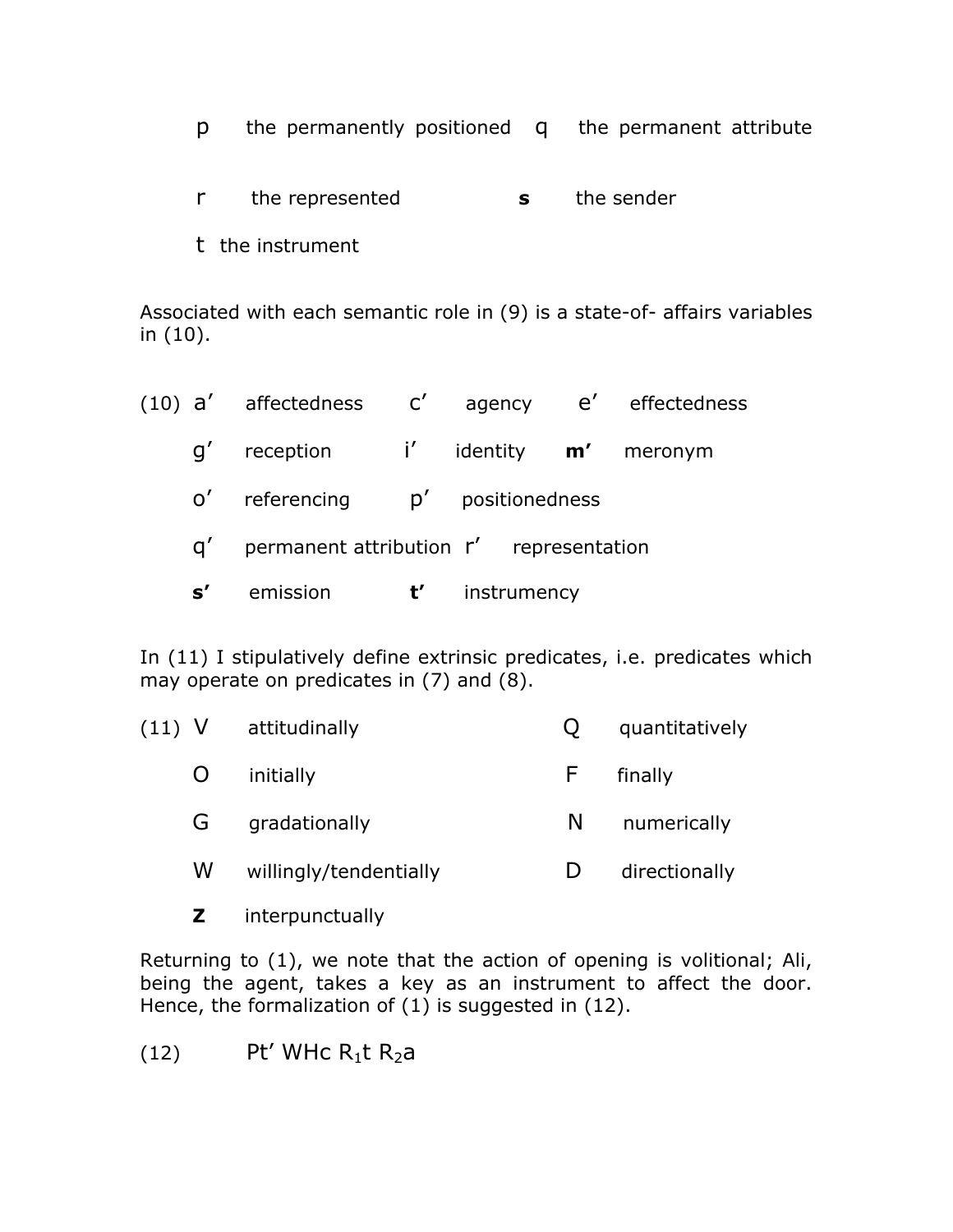From the statement in (12) I now proceed to formalize the state-ofaffairs of opening the human agent (Ali), the nonhuman opener or instrument (the key) and the nonhuman affected entity (the door).

| (13a) | Pt' $\lceil$ : WHc R <sub>1</sub> t R <sub>2</sub> a] | the action            |
|-------|-------------------------------------------------------|-----------------------|
| (13b) | WHC $[Pt' : R_1t' R_2a]$                              | Ali, the human opener |
| (13c) | $R_1$ t [Pt' WHc : $R_2$ a]                           | the key               |
| (13d) | $R_2$ a [Pt' WHc $R_1$ a : ]                          | the door              |

Suppose Ali is not explicitly mentioned. Then

 $(14)$   $R_1t$   $[Pt' : R_1a]$ 

formalizes (3). Furthermore, if neither Ali nor the key is mentioned, then

 $(15)$  R<sub>2</sub>a  $[PC' : ]$ 

formalizes (4). It might be prudent at this juncture to state the rules of semantic formalization. If  $\pi$  and  $\Phi$  are componential-role and stateof affairs predicates respectively, i.e. if  $\pi$  and  $\Phi$  are INTRINSIC predicates while  $\Psi$  is an EXTRINSIC one, then (16) and (17) formalize statements and entities in

- (16)  $\Phi \theta'_1 \pi_1 \theta_1 \dots \pi_v \theta_v$
- (16a)  $\Phi \theta_i'$  **[:**  $\pi_1 \theta_1 \cdot \cdot \cdot \pi_v \theta_v$ ]
- $(16b)$  $\left[\Phi\theta_{\iota}\right]$  . . . :  $\lambda$  . . . ]
- $(17)$  $\Phi \Theta$ <sup>'</sup> . . .  $\Psi \pi_{\lambda} \Theta_{\lambda}$  . . .
- (17a)  $\qquad \Psi \pi_{\lambda} \theta_{\lambda} [\Phi \theta_{\iota}^{\prime} \quad \ldots \quad \ldots \quad \vdots \quad \ldots \quad \ldots]$

where  $1 \leq i \leq v$  and  $1 \leq \lambda \leq v$ .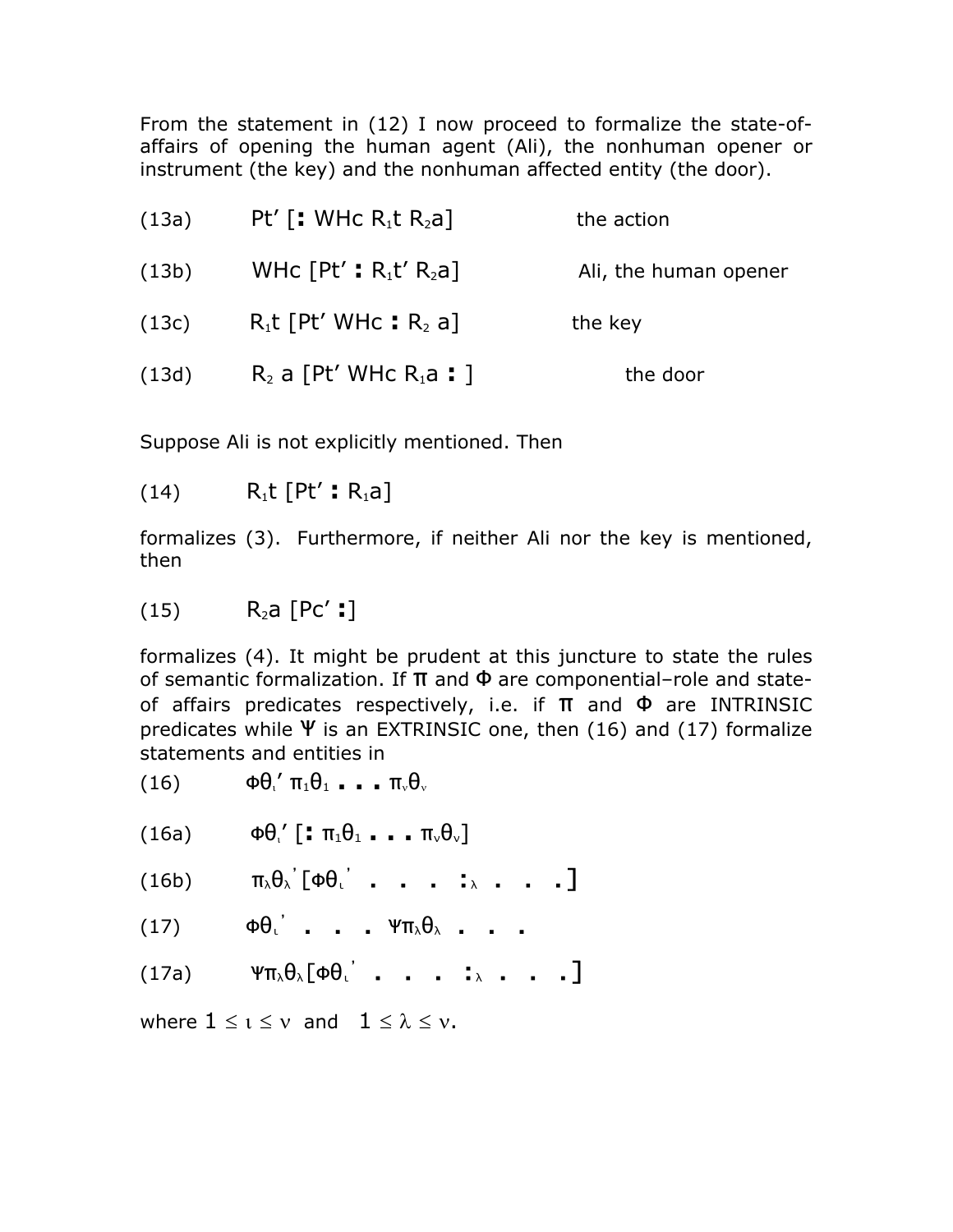Further examples of componential-role formalization follow.

| (18)  | Ali is singing.                        | Pc' WHc                        |
|-------|----------------------------------------|--------------------------------|
| (18a) | the singer Ali                         | WHC $[PC':]$                   |
| (19)  | Ali represents the university.         | Cr' WHr WIo                    |
| (19a) | the representative Ali                 | $WHr$ [Cr': $W$ Io]            |
| (19b) | the university representative          | WHr WIo $[Cr':!]$              |
| (20)  | The string has broken.                 | Pa' Ra                         |
| (20a) | the broken string                      | $Ra$ [Pa' :]                   |
| (20b) | the breaking of the string             | $Pa'$ [: Ra]                   |
| (21)  | Ali sharpened the knife.               | Pc' WHc Ra                     |
| (22)  | Ali dug a hole.                        | Pe' WHc Le                     |
| (22a) | the hole digger Ali                    | WHC Le $[$ Pe' $::]$           |
| (23)  | Ali ran a kilometre.                   | Pc' WHc NQLo                   |
| (24)  | Ali threw the ball to Musa (to catch). | $Ps'$ WHs Ra WH <sub>2</sub> g |
| (25)  | Ali went to Kampala.                   | Pc' WHc Flo                    |
| (26)  | Ali is arriving from Nairobi.          | Pc' WHc OLo                    |
| (27)  | Ali travelled via Kampala.             | Pc' WHc ZLo                    |
| (28)  | Ali gave the book to Musa.             | $Ps'$ WHs Ra WH <sub>2</sub> g |
| (29)  | Ali got the cassette from Musa.        | $Pg'$ Ra WHg $OH2O$            |
| (30)  | Ali contacted Musa via Aminah.         | $Mc' WH_1C H_2A BH_3O$         |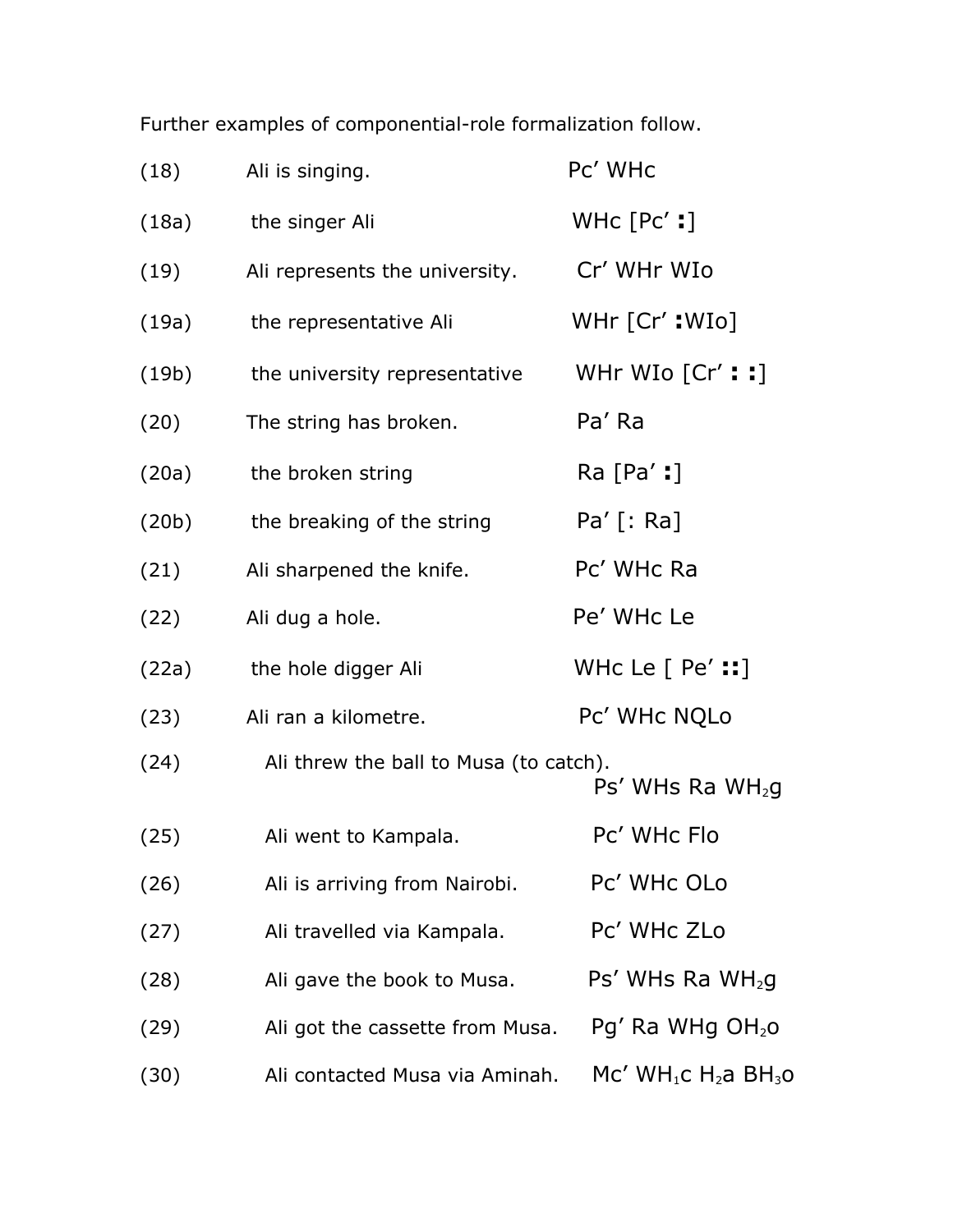| (31)  | The bag weighs two kilogrammes. Pa' Ra NQAo |                 |
|-------|---------------------------------------------|-----------------|
| (32)  | Ali knows the answer.                       | Mg' Aa Hg       |
| (33)  | Ali owns a cat.                             | Pg' Ba Hg       |
| (33a) | the cat owner Ali                           | Ba Hg $[Pg'::]$ |
| (34)  | Ali is sad.                                 | Ma' Ha          |
| (35)  | The child is sleeping.                      | Ma' Ha          |
| (36)  | The room is large.                          | Pa' La          |
| (37)  | The university is famous.                   | Aa' Ia          |
| (38)  | Ali is the convener                         | Aa' WHa         |
| (39)  | Ali turned traitor.                         | Aa' WHa         |
| (40)  | Yesterday was hot.                          | Pa' Ta          |
| (41)  | The lecture is interesting.                 | Ma' Aa          |
| (41a) | the interesting lecture                     | Aa $[Ma':]$     |
| (42)  | Ali was at school.                          | Pa' WHa Io      |
| (43)  | Ali got into the car.                       | Pc' WHa FLo     |
| (44)  | Ali is lying on the floor.                  | Pa' WHa Lo      |
| (45)  | The lecture is at ten.                      | Aa' Aa To       |
| (46)  | Ali is working.                             | Pc' WHc         |
| (47)  | Ali is standing.                            | Pp' WHp         |
| (48)  | The curtains disappeared.                   | Pa' QRa         |
| (49)  | Lightening struck the theatre.              | Pc' Ac Ra       |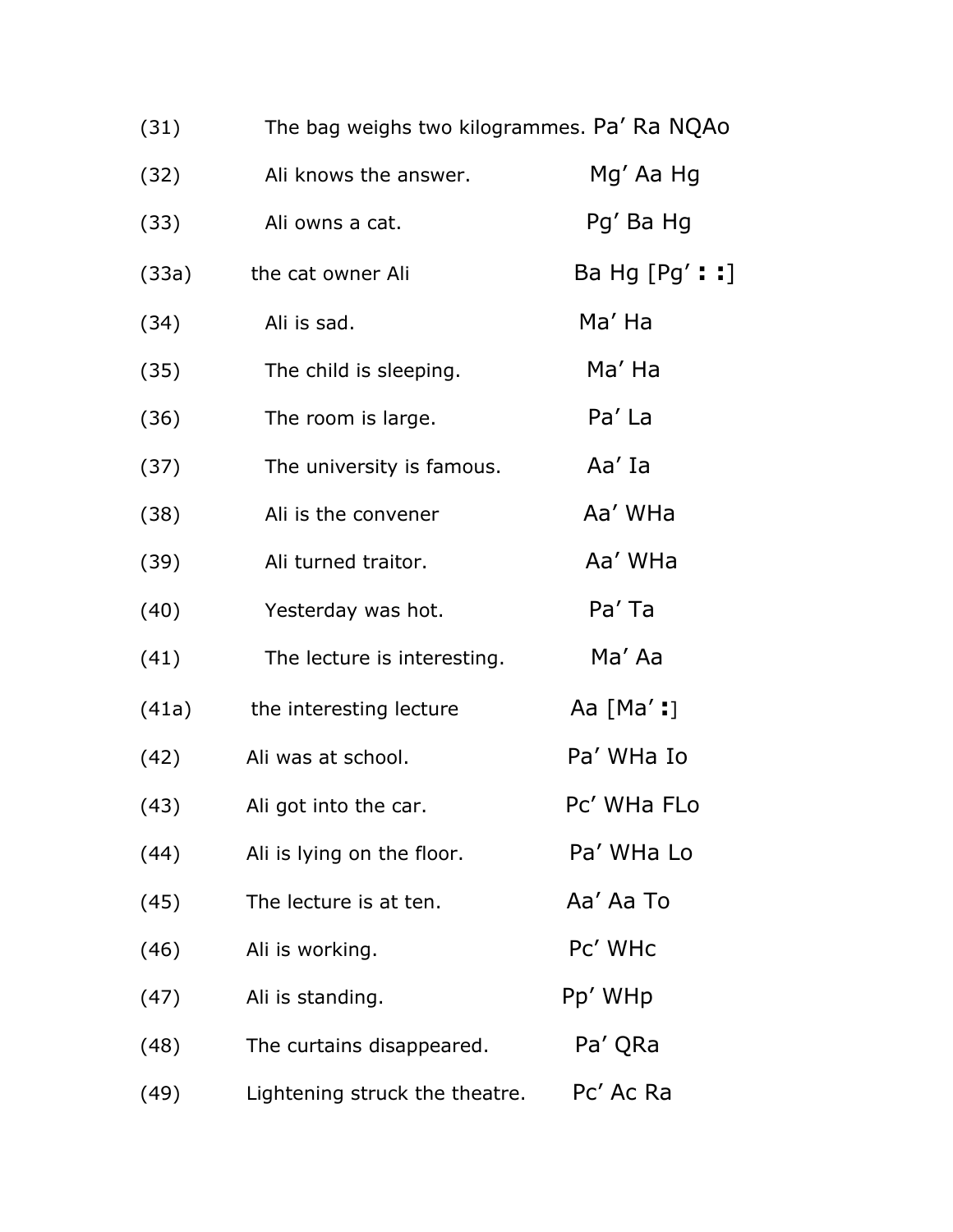| (50)  | Ali is holding a book.                                                 | Pc' WHc Ra                      |
|-------|------------------------------------------------------------------------|---------------------------------|
| (51)  | Ali has a book.                                                        | Pg' Ra Hg                       |
| (52)  | Ali paid the taxi-driver.                                              | $Ps'$ WHs WH <sub>2</sub> g     |
| (53)  | Ali wrote a letter.                                                    | Pe' WHc Re                      |
| (54)  | The will benefits the children.                                        | Aa' Aa WQHo                     |
| (55)  | The car seats four                                                     | Pa' NQHa Ro                     |
| (56)  | Ali sung a song.                                                       | Pe' WHc Ae                      |
| (56a) | a song sung                                                            | Ae [ Pe' WHc : ]                |
| (57)  | Ali nodded his head.                                                   | Pt' WHc Rt                      |
| (58)  | Ali climbed the mountain                                               | Pa' WHc La                      |
| (59)  | The sun turned the plant yellow. Pa' Rc $BaB_2q$                       |                                 |
| (60)  | Ali placed the book on the shelf. Pc' WHc RaFR20                       |                                 |
| (61)  | The storm drove the boat ashore. Pc' Ac Ra Flo                         |                                 |
| (62)  | Ali bought her a gift.                                                 | $Pc'$ WHc Ra WH <sub>2</sub> g  |
| (62a) | the gift buyer Ali                                                     | WHc Ra[Pc':: WH <sub>2</sub> g] |
| (63)  | Ali kicked the door.                                                   | Pc' WHc Ra                      |
| (64)  | Ali knitted his sister a sweater. $\cdot$ Pc' WHc Re WH <sub>2</sub> g |                                 |
| (65)  | Ali loves Aminah.                                                      | $Mc'$ VHc $H_2$ a               |
| (66)  | The plane flew northwards.                                             | Pt' Rt DLo                      |
| (67)  | Nairobi University is older than Kenyatta University.                  | $Pq'$ GIq $I_2$ o               |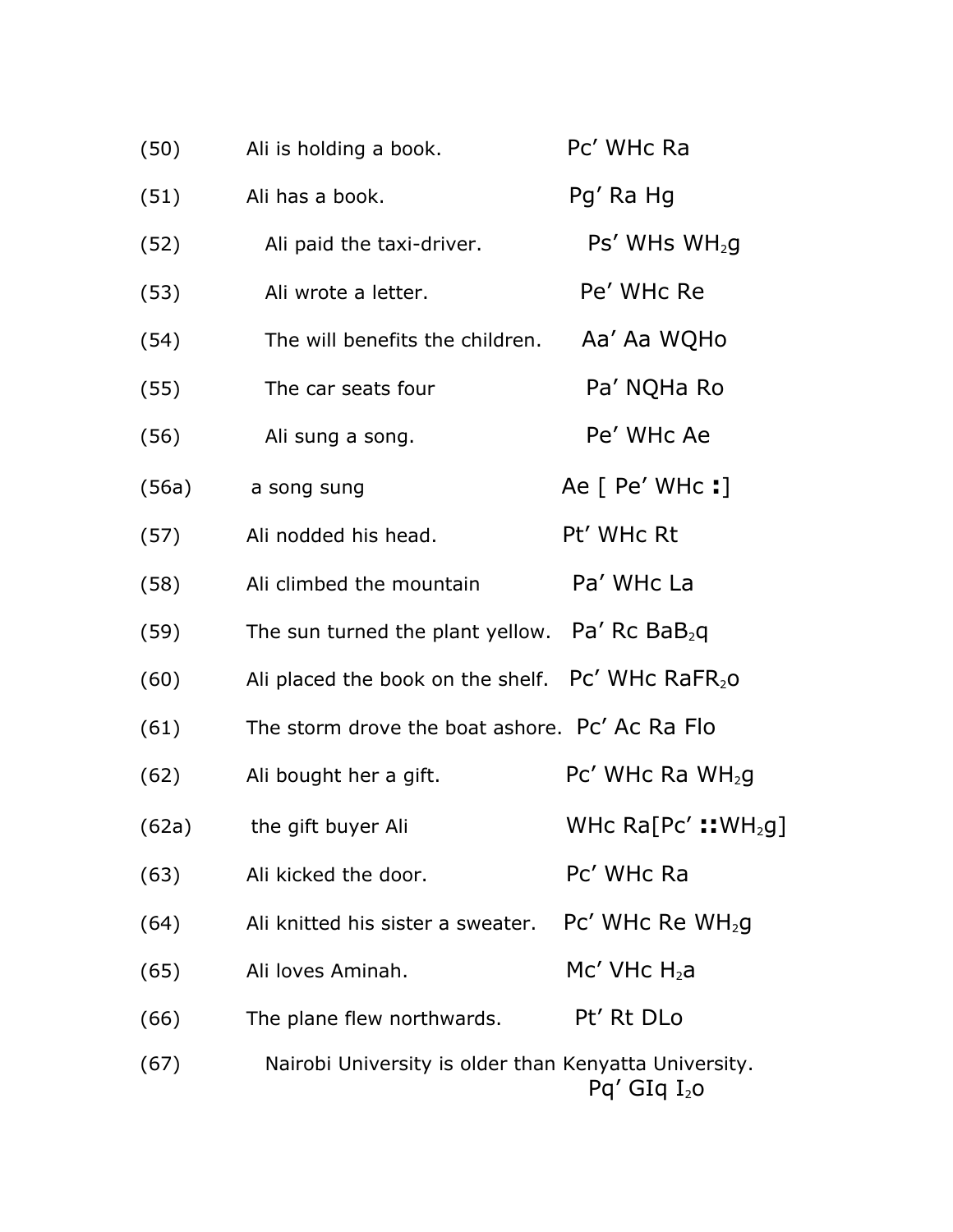| (68)  | God loves humankind.                               | Ac' VSc QHa                   |
|-------|----------------------------------------------------|-------------------------------|
| (69)  | Nairobi is situated between Nakuru and Mombasa.    | $Pp'$ Lp $ZL_2$ o $FL_2$ o    |
| (70)  | Ali teaches Kiswahili to a group of students.      | Mc' WHc Aa WQH <sub>2</sub> q |
| (71)  | Ali learns English.                                | Mg' Aa WHg                    |
| (71a) | the learner of English Ali                         | Aa WHg $[Mg':!]$              |
| (72)  | A cross stands for Christianity.                   | Pr' Rr Ao                     |
| (73)  | The School of Education is part of the University. | Pm' Im $I_{2}$ o              |
| (74)  | Kampala is the capital city of Uganda.             | $Pi'$ Ii $I_{2}$ o            |
| (75)  | The small lake is twenty kilometres from Kampala   | $Pp'$ Lp NQLo $OL2O$          |

In the above examples the following ordering principle for semantic roles is discernible.